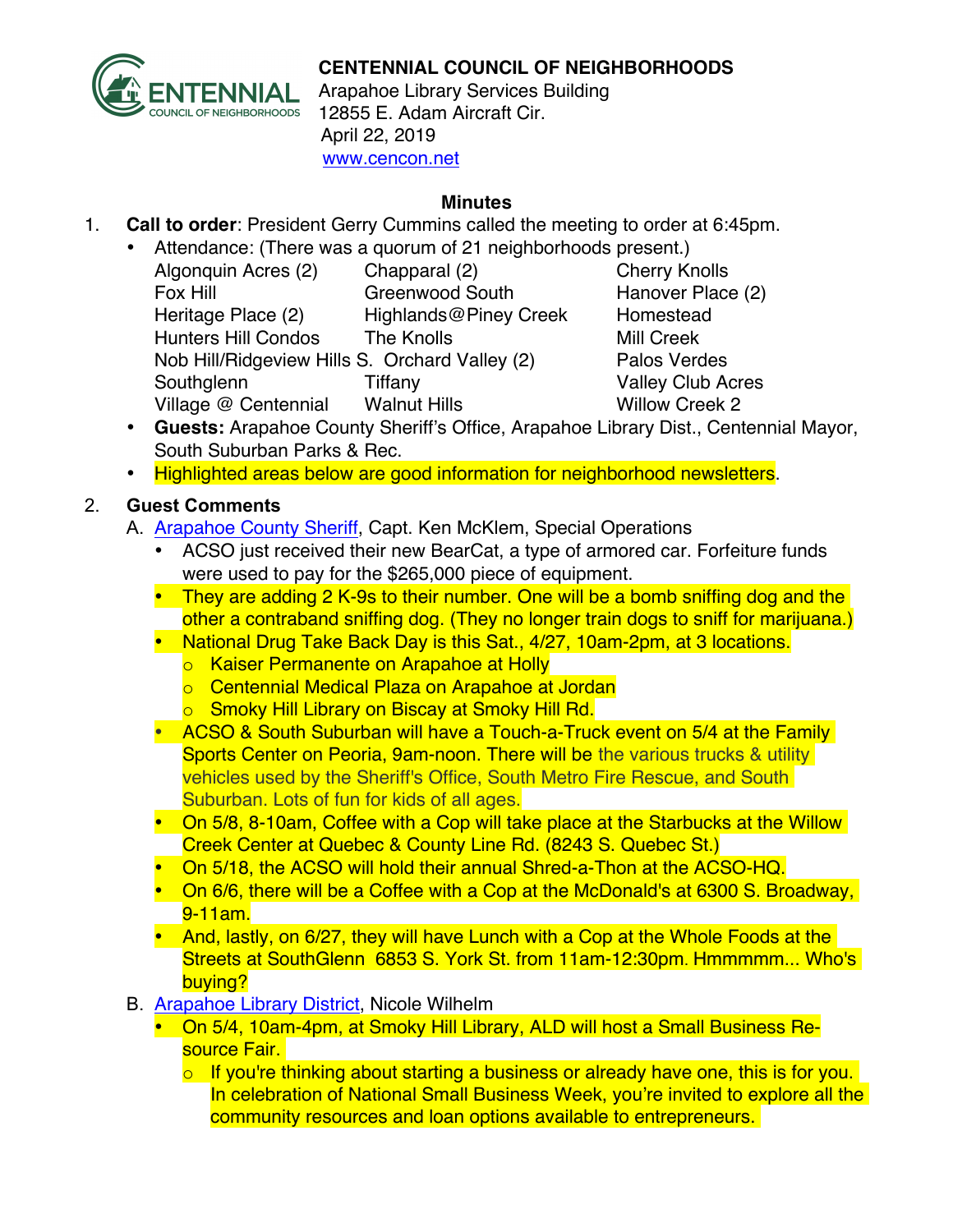- o The morning will kick off with a panel discussion and a Q&A session led by local business experts. Then, you'll have an opportunity to chat with experts and gather a wealth of information at this open-house style fair.
- o The event is co-sponsored by the Small Business Development Center and the Small Business Administration Colorado District Office.
- o For more information, see our website.
- [Meet author Madeline Miller,](https://arapahoelibraries.org/meet-the-author-series/) on 5/6, 7-9pm at the Embassy Suites DTC.
	- o Spend a legendary evening with award-winning fiction author Madeline Miller.
	- o The *New York Times* best-selling novelist is a mastermind at weaving heroes from ancient tales into her page-turning suspense novels.
	- $\circ$  She will enchant you with her fresh take on Greek mythology and share about her latest release, *Circe*. The novel brings a new perspective to an epic adventure from a lesser known character in *The Odyssey*. Miller's first book, *The Song of Achilles*, is an intriguing retelling of the Trojan War and was awarded the 2012 Orange Prize for Fiction.
	- o Enjoy light refreshments and a book signing. Tattered Cover Book Store will sell books onsite.
- ALD's Adventure-themed [Summer Reading Program](https://arapahoelibraries.org/summer-reading-sponsors/) kicks off at an event on 5/31 at Centennial Center Park.
	- o Don't miss the new discoveries that await you during the upcoming program, June 1-July 28.
	- o Your library Adventure starts on Sat., May 18, when you can sign up for the allages (babies through adult) Summer Reading program. Reading records will be available at your favorite library starting Sat., June 1.
	- $\circ$  Kick off Summer Reading with a concert for the whole family on Fri., 5/31, 5:30 pm at Centennial Center Park. Dress up and celebrate your favorite characters and fandoms while enjoying bounce houses, face painters and more! Bring your blankets or lawn chairs and purchase food from one of the food trucks onsite.
	- o Special thanks to the Friends of Arapahoe Libraries for supporting Summer Reading.
- C. [South Suburban Parks & Rec District,](http://www.SSPR.org) Jamie DeBartolomeis
	- SSPRD will have a private groundbreaking on 5/9 for the new rec complex at County Line & Holly.
	- The disc golf course has been closed at Lorenz Park. It will be relocated but they're not sure where, yet. The bark park will be closing on 5/15. They're researching how to relocate that.
	- The South Suburban Board has approved three sheets of ice for the new center.
	- 2?: Will there be exercise equipment at the new center? JD: No, this is not a normal rec. center. This center will highlight team sports not cardio or track.
	- Cummins: Is there more information on South Suburban outdoor pools? JD: At the end of the swim season (Labor Day), the 3 outdoor pools will be taken out and rebuilt. They should be ready for the 2020 swim season.
	- On 5/1, the Splash Pass goes on sale, all outdoor pools for as often as you'd like for one summer fee. It's 10% off if it's bought by 5/31.
- D. [City of Centennial,](http://www.centennialco.gov) Mayor Piko
	- We were lucky to have the Mayor at our meeting. She steadfastly answered all questions and provided further information.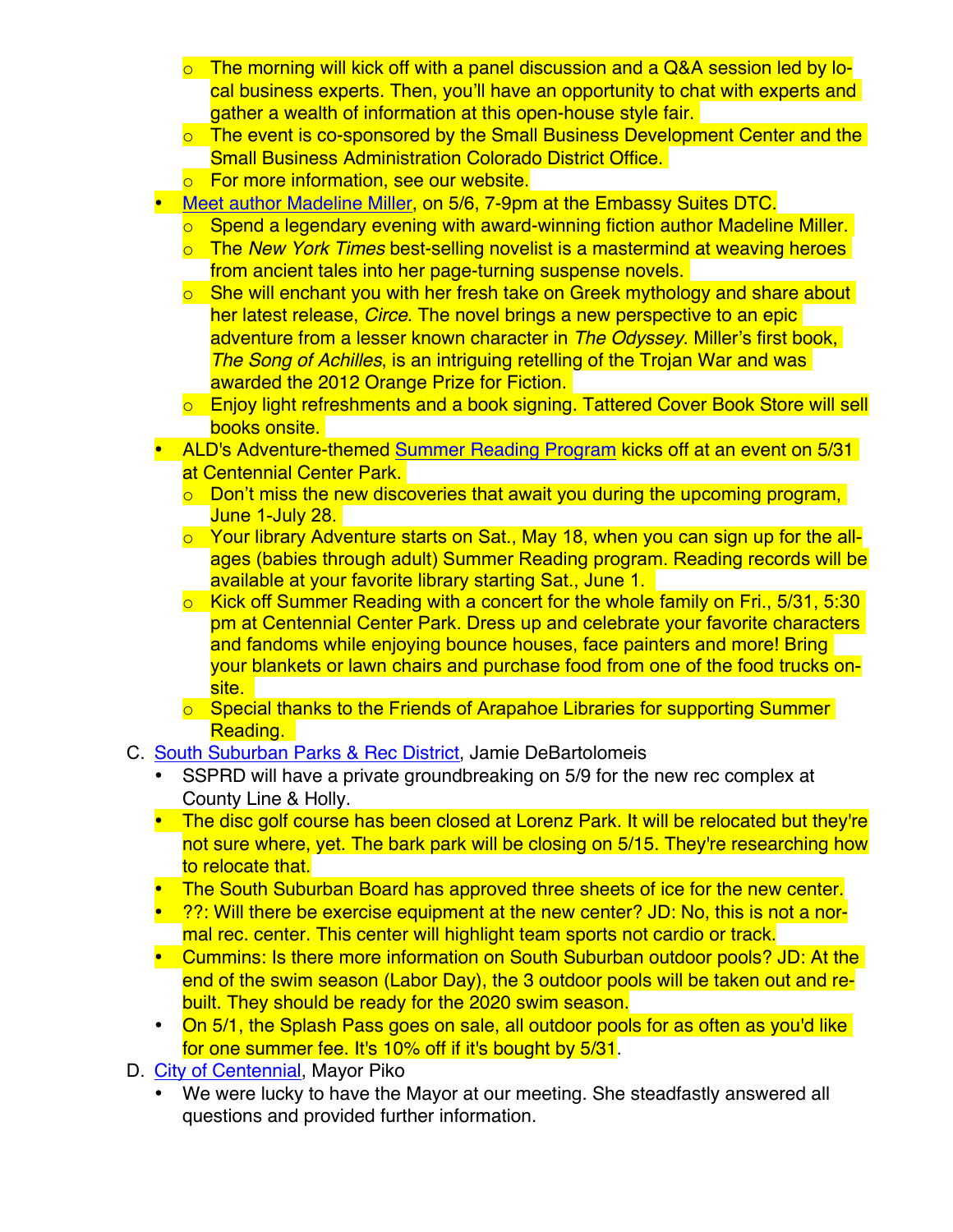- Centennial has received a grant to install 2 electric vehicle charging stations, one each at the Civic Center and one at Eagle St.
- Centennial is starting a new grant program for Centennial residents/organizations to help revitalize our aging shopping centers: [Spark Centennial.](http://www..centennialco.gov/spark) Propose an activity to engage a local shopping center, a popup activity. [centennialco.gov/spark](http://www..centennialco.gov/spark)
- The *Centennial Citizen* newspaper will serve the entire city and will be subscription based. Once a month, they'll mail out a magazine to all addresses whether you subscribe or not. Learn more at [centennialcitizen.net](https://centennialcitizen.net/)
- All high schools serving Centennial students were in the top 25 HS in the State.
- On May 18, 9am-2pm, Centennial's Building Div. is hosting a FREE deck building workshop on at the Centennial Civic Center located at 13133 E. Arapahoe Rd. Participants will learn about the permitting process, building code requirements, common pitfalls during the deck building process and will have the opportunity the see deck framing examples on display.
- Also on May 18, 9am-noon, Centennial residents may register to learn how to identify noxious weeds and safely eliminate them from your property.
	- $\circ$  This FREE workshop will begin in the Community Room at the City's Public Works Facility, located at 7272 S. Eagle St., for 1-1/2 hours of classroom time, then move to a nearby lot for the field exercise portion of the class.
	- $\circ$  Space is limited to 30 participants so if you're interested please contact 303-325-8000.
- There are no formal land development submissions for either SouthGlenn or the Jones District; things are very much in flux. Sign up for the project newsletters: SouthGlenn at [centennialco.gov/southglenn](http://www.centennialco.gov/southglenn) and/or Jones at [centennialco.gov/jones](http://www.centennialco.gov/jones) .
	- Suhaka announced that CenCON was working to have specific presentations on the Jones District & SouthGlenn in the next few months. We're trying to have Jones in June and SouthGlenn in Aug. or Sept. It's not positive but watch your agendas.
	- $\circ$  Spaulding: How do we correct the impression that it's a done deal, that Council Members can engage with their public until a plan is submitted?
- There was a question about 5G, the next big thing for cell phone service. SP: It doesn't exist in Colorado. What you may have seen is an advertising ploy over which AT&T is being sued.
	- $\circ$  Smith: I believe there are some health concerns. SP: By federal law, Centennial cannot deny any telecommunication facility to be in our right-of-way.
- KSeymour: A question on Newton Middle School. SP: You can go to the LPS website and see a very preliminary plan for the school.
- Spaulding: What is the big deal about fiber? SP: Fiber is an economic development driver for the City. Businesses want faster, more robust connections to the internet. We are supporting our smaller businesses, will be providing an intelligent transportation network (being able to make better adjustments to traffic signals on the fly). We're making sure every network can handle more & more traffic.

## 2. A. **Update: Ting is heading for your neighborhoods**

- Mark Gotto, City Manager for Ting Fiber, wasn't available due to a work commitment.
- B. **Open Topic:** Discussion on any topic of interest or concern to members
	- There was some concern over what the FAA's Metroplex project would be to airport noise over Centennial. For those paying attention to the *FAA's proposed Metroplex* rerouting of airplanes in Centennial Airport airspace, here's a list of the upcoming nearby meetings. All are 5-7:30pm.
		- o *May 2***:** Aurora Municipal Center, building lobby, 15151 E Alameda Pky
		- o *May 7:* Centennial Eagle Street Community Room, 7272 S. Eagle St.
		- o *May 8:* Cherry Creek HS, 9300 E Union St